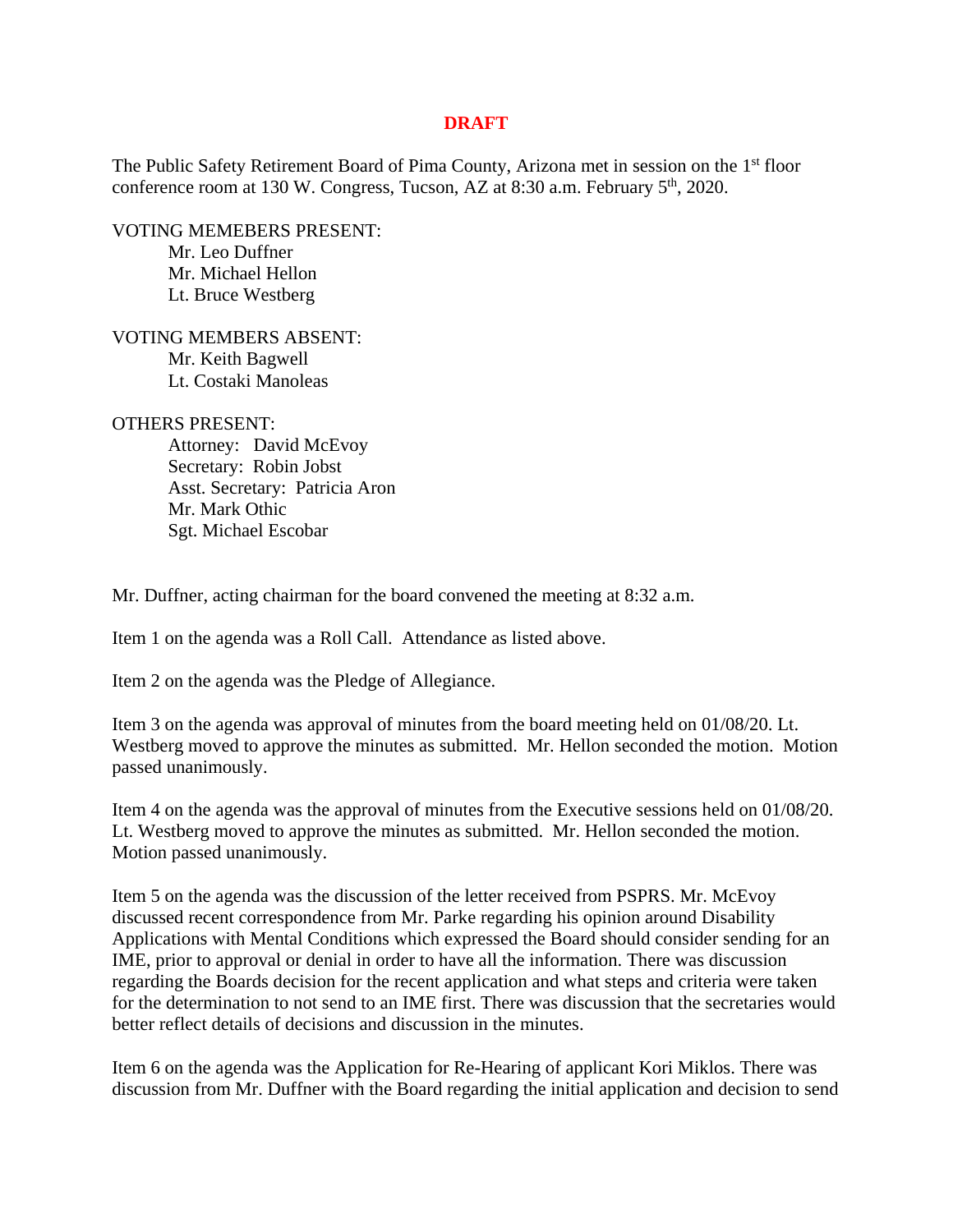for an IME and based on the findings from the doctor, the application was denied. He asked if the Secretary had been provided any new information since Ms. Miklos was not present to ask. Ms. Jobst informed that no new information was provided by her. Mr. McEvoy explained that this was an application for a re-hearing, so they could grant the application and table for the following meeting. Lt. Westberg moved that the board grant the rehearing application which will occur at the next meeting. Mr. Hellon seconded the motion. Motion passed unanimously.

Item 7 on the agenda were the Applications for Memberships with an effective date of 01/22/20 for the following individuals: Robert Arvizu, Justin Berry (noted pre-existing condition), Thomas Buck III, Jose Carreon, Jose Chiaffino, Patrick Crenshaw (noted pre-existing condition), Stephen Enfantino, Joel Felix, Amado Gonzalez-Ramirez, Connor Linko, Ricardo Lozano Sotelo, Craig McHattie, Miguel Millan, Edgar Ortiz, Ramiro Perez, Anthony Pool, Sean Ramsey (noted pre-existing condition), Jennica Shoppenhorst, William Sheirer, Anthony Spendlove (noted pre-existing condition) and Ramon Villa Esquer. There was an explanation form the secretary for Mr. Hellon as to what the applications were for and how the Board proceeds. Lt. Westberg moved to approve the applications, seconded by Mr. Hellon. Motion passed unanimously.

Item 8 on the agenda was the Application of Termination from Deferred Retirement Option (DROP) and Retirement for James Ledesma and James Miyata with an effective date of 02/01/20. There was clarification for Mr. Hellon as to what the DROP was. Lt. Westberg moved to approve the motion, seconded by Mr. Hellon. Motion passed unanimously.

Item 9 on the agenda was the Termination from DROP and Retirement for Arturo Gutierrez with an effective date of 03/01/20. Lt. Westberg moved to approve the motion, seconded by Mr. Hellon. Motion passed unanimously.

Item 10 on the agenda Deferred Retirement Option Plan (DROP) for Jordan Seeley with 20.277 years of credited service effective 02/01/20. Lt. Westberg moved to approve the motion, seconded by Mr. Hellon. Motion passed unanimously.

Item 11 on the agenda was the Termination of Retiree Benefits for Larry Thompson effective 12/31/19 as read into the record.

Item 12 on the agenda was the Application for Survivor Benefit for Karen Thompson, surviving spouse of Larry Thompson with an effective date of 01/01/20. Lt. Westberg moved to approve the application, seconded by Mr. Hellon. Motion passed unanimously.

Item 13 on the agenda was the review of correspondence from PSPRS. The Secretary informed the Board that Shawn Maag's was in the process of purchasing time, and he was researching if there is possibility of retroacting the purchase price from 2014 when he initially inquired about. There was discussion about what the statute was in 2014 and not sure if Public Safety will allow Mr. Maag to purchase time at the 2014 rate since at that time it was not allowed when he initially inquired about purchasing time.

Item 14 on the agenda was other board business. There was none.